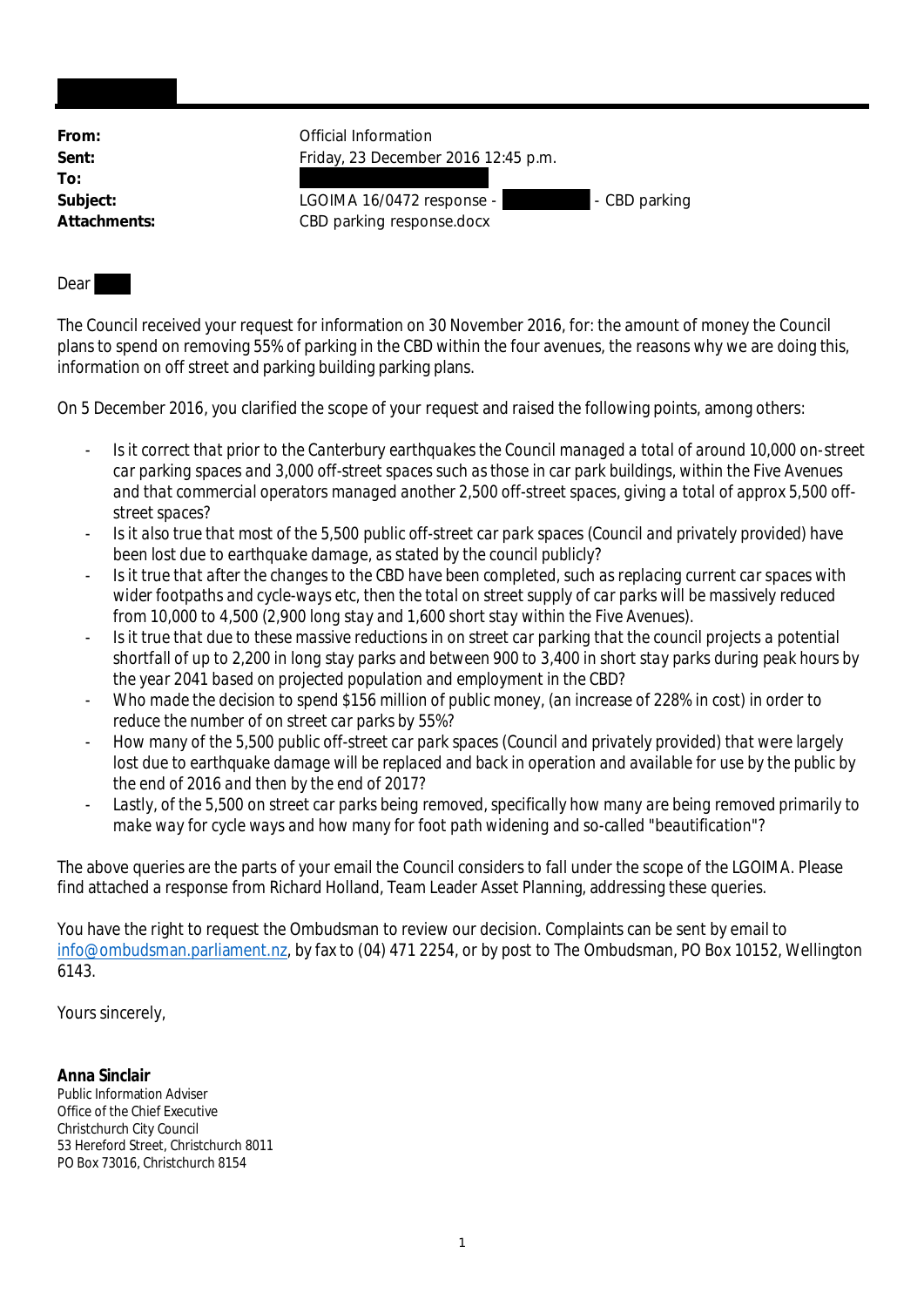**Response regarding Central City parking**

I have responded to your questions in turn below. The following link, however, will take you to the Parking Plan for the Central City, which is pertinent to your questions:

[https://www.ccc.govt.nz/assets/Documents/Transport/Improvements-](https://www.ccc.govt.nz/assets/Documents/Transport/Improvements-planning/CentralParkingPlan2015.pdf)

[planning/CentralParkingPlan2015.pdf](https://www.ccc.govt.nz/assets/Documents/Transport/Improvements-planning/CentralParkingPlan2015.pdf)

This plan sets out the principles to guide the design and location of new parking facilities. There is also a short term parking forecast tool for the current period and next three years. Along with the parking operations plan there is a long term parking model forecast to 2041 and a delivery plan. You will find the location, demand and supply and potential shortfall information for both short and long stay parking information of interest. The role of the private sector in providing off street parking is an important factor in the recovery of the central city.

You will also note in the plan the principles (not all are repeated):

- Provide parking to support economic vitality. a.
- Council to prioritise public short stay visitor parking to support businesses.
- Manage all forms of parking to achieve high utilisation and incorporate smart technology k. where appropriate.
- $\mathcal{L}^{\text{max}}$ Provide taxi, and coach parking in the precincts.
- Provide cycle parking as well to support travel choices.

I reply to your questions as follows:

1. *Is it correct that prior to the Canterbury earthquakes the Council managed a total of around 10,000 on-street car parking spaces and 3,000 off-street spaces such as those in car park buildings, within the Five Avenues and that commercial operators managed another 2,500 off-street spaces, giving a total of approx 5,500 off-street spaces?*

ANSWER: Yes that is correct.

2. *Is it also true that most of the 5,500 public off-street car park spaces (Council and privately provided) have been lost due to earthquake damage, as stated by the council publicly?*

ANSWER: This statement was correct at the time the Central Parking Plan was released. However, the recent desktop survey by parking operations in the last couple of weeks has shown we have 6164 privately managed and Council off street car parks, including the recent addition of the Crossing – this also includes reserved spaces. If we add vacant lots that are uncontrolled, then the total is 7389. These figures do not include South City short stay carparks.

- 3. *Is it true that after the changes to the CBD have been completed, such as replacing current car spaces with wider footpaths and cycle-ways etc, then the total on street supply of car parks will be massively reduced from 10,000 to 4,500 (2,900 long stay and 1,600 short stay within the Five Avenues).*
- 4. *Is it true that due to these massive reductions in on street car parking that the council projects a potential shortfall of up to 2,200 in long stay parks and between 900 to 3,400 in short stay parks during peak hours by the year 2041 based on projected population and employment in the CBD?*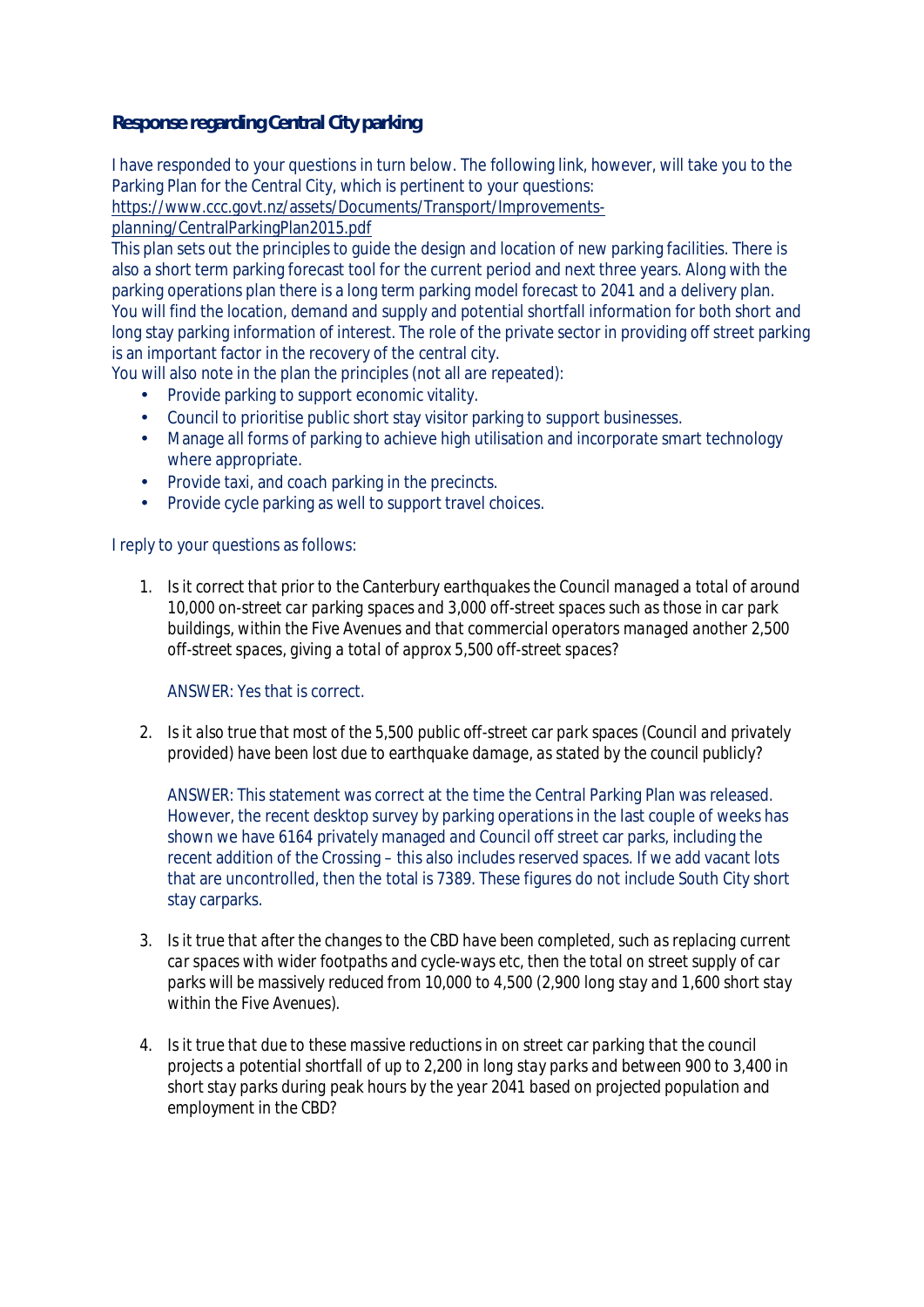ANSWER to 3 and 4:

Your comments are based on speculation that we lose a certain number of carparks, which is unknown at this stage, as many of the AAC and Major Cycleways schemes are still being developed. We are unclear at this point in time with the rebuild of the central city how many parking spaces the private sector will provide, as this depends on the decisions of landowners and private parking operators, such as Wilsons. We don't have that information and it is unknown at this time. We are therefore unable to provide this information under section 17(e) of the LGOIMA – the information requested does not exist or cannot be found.

Please note that in sections 2.6 and 2.7 of the Christchurch Central Parking Plan, the number of public short stay parking spaces required is dependent upon the level of private off-street provision within the central Core and the parking demand rate adopted. The demand rate for the retail activities within the Core is expected to be about 2.9 spaces per 100m<sup>2</sup> of Gross Floor Area. A higher rate has also been tested. The forecast short stay demand to 2041 shows a potential shortfall in the Core of 1500 to 2400 spaces. However there is a corresponding oversupply of between 900 and 3400 spaces within the rest of the central city inner and outer zones. Therefore there is an opportunity for some of the excess short term stay demand in the Core to be met from the inner zone.

5. *Who made the decision to spend \$156 million of public money, (an increase of 228% in cost) in order to reduce the number of on street car parks by 55%?*

ANSWER: All the approvals for the capital programme and the major cycleways programme are through the ten year Long Term Plan (LTP) process, and following extensive public consultation and Council scrutiny were ratified by the Council for the 2015-2025 LTP. Every Annual Plan there is a shorter review process.

 You have also made mention of the major cycleways programme. All the information is in the Long Term Plan approved by Council for 2015 to 2025 and fully consulted with the community as required under the Local Government Act.

6. *How many of the 5,500 public off-street car park spaces (Council and privately provided) that were largely lost due to earthquake damage will be replaced and back in operation and available for use by the public by the end of 2016 and then by the end of 2017?*

ANSWER: As per my response to q.2, the total projected figure at 2016 is 7389.

7. *Lastly, of the 5,500 on street car parks being removed, specifically how many are being removed primarily to make way for cycle ways and how many for foot path widening and socalled "beautification"?*

ANSWER as per the email from Mr Cheesebrough in October:

The main traffic plan for all the central city road and transport network changes that the City Council and Otakaro Ltd (who have recently taken over some responsibilities for these matters from the Canterbury Earthquake Recovery Authority - CERA) are implementing in various stages is An Accessible City (AAC). AAC is the transport chapter of the Christchurch Central Recovery Plan, adopted by the Government in 2013. I have attached a link for you to that AAC plan here:

[http://ceraarchive.dpmc.govt.nz/sites/default/files/Documents/an-accessible-city](http://ceraarchive.dpmc.govt.nz/sites/default/files/Documents/an-accessible-city-%09replacement-transport-chapter-october-2013.pdf)[replacement-transport-chapter-october-2013.pdf](http://ceraarchive.dpmc.govt.nz/sites/default/files/Documents/an-accessible-city-%09replacement-transport-chapter-october-2013.pdf)